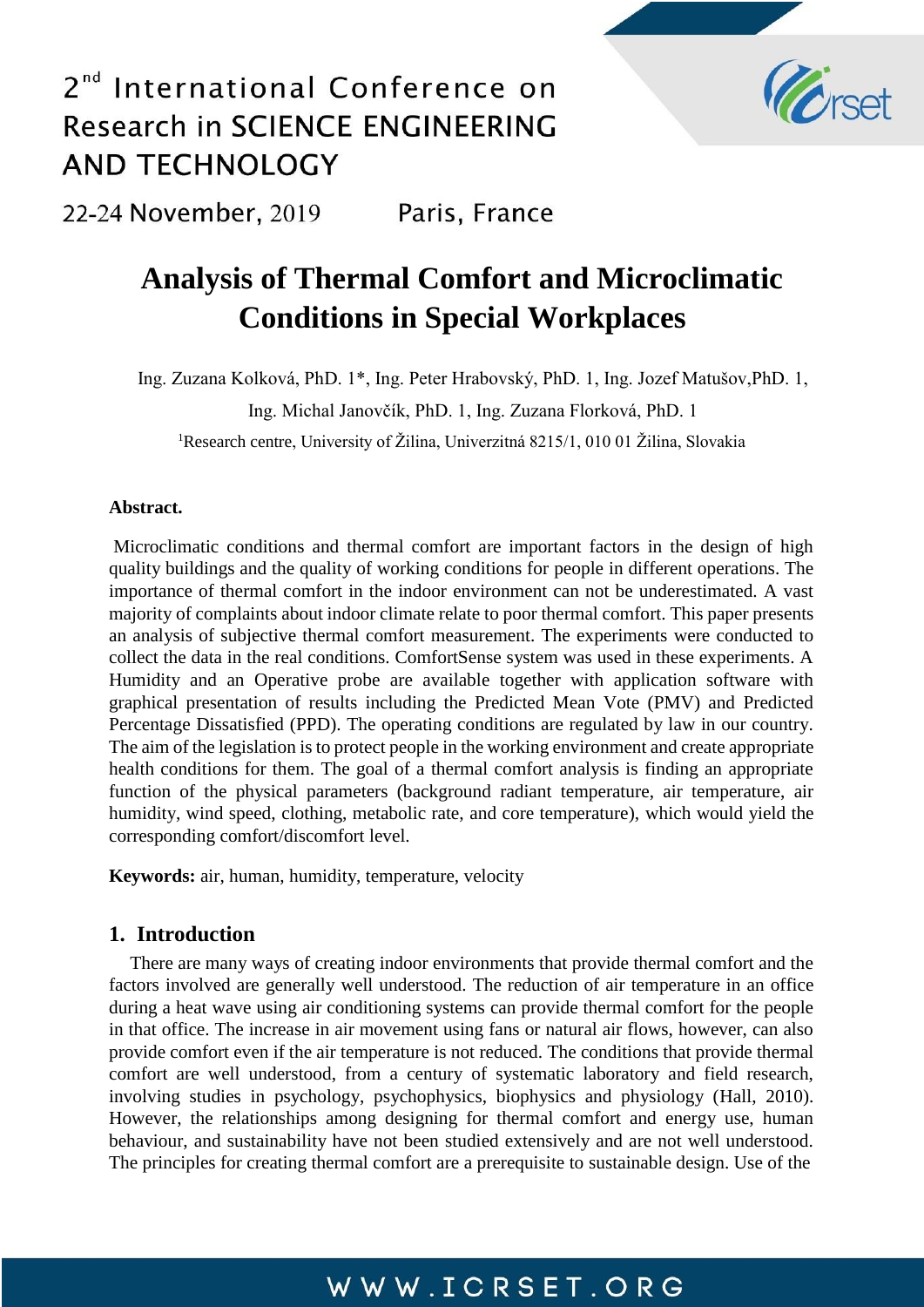

22-24 November, 2019 Paris, France

principles to achieve requirements for energy and sustainability is a subject of on-going investigation (Parsons, 2003).

#### **2. Thermal comfort**

The condition of comfort of an environment depends on the interaction between multiple factors physical, physiological and psychological. The World Health Organisation (1999) defines the comfort such as Health is a state of complete physical, mental and social wellbeing and not merely the absence of disease or infirmity (Fabbri, 2015).

And the ASHRAE 55 standard defines comfort that condition of mind which expresses satisfaction with the thermal environment and is assessed by subjective evaluation. (ASHRAE 55, 2017).

The human heat balance equation describes how the body (homeotherm) can maintain an internal body temperature near to 37°C in terms of heat generation and heat exchange with the environment. In practice, what is achieved is not a steady state (constant temperatures) but a dynamic equilibrium: as external conditions continually change, so the body responds to

'regulate' internal body temperature. Metabolic heat is produced in the cells of the body, each of which must also maintain homeothermy. This heat is transferred from the cell to its surroundings mainly by conduction, due to thermal gradients between the cell and its surroundings, and by convection, due to movement of extracellular fluids, e.g. blood. There is therefore a dynamic and complex heat transfer between the cells of the human body that will depend upon the thermophysical and physiological properties of the cells, e.g. the thermal conductivity, density and specific heat of the cells and blood perfusion rates. If the body did not lose heat to the environment (i.e. if it were completely 'lagged') then, although there may be heat exchanges within the body, there would be no effective temperature gradient between the body and the environment. Heat would then be stored and body temperature would rise at about 1°C per hour for a resting person. For most cases, however, there is an effective temperature gradient between the internal body and the human skin. There is a net heat transfer from the cells of the body to the surface of the body where it can be lost to the environment by conduction, convection, radiation and evaporation at the skin surface and the lungs. The thermal properties of blood, muscle, fat, bone, etc. will therefore be important for internal heat transfer and hence body heat exchange. However, to regulate temperature in a changing environment, this 'passive' system must be controlled by a dynamic system of thermoregulation. Both of these systems are discussed separately below, however, it is important to remember that the body functions as a 'whole' and not as separate component parts (Parsons, 2003).

#### **3. Human body**

Responses to our thermal indoor environment have a considerable effect on health, comfort, and performance. There has been considerable scientific investigation into these responses and formal methods have been developed to design and to develop the interior environment.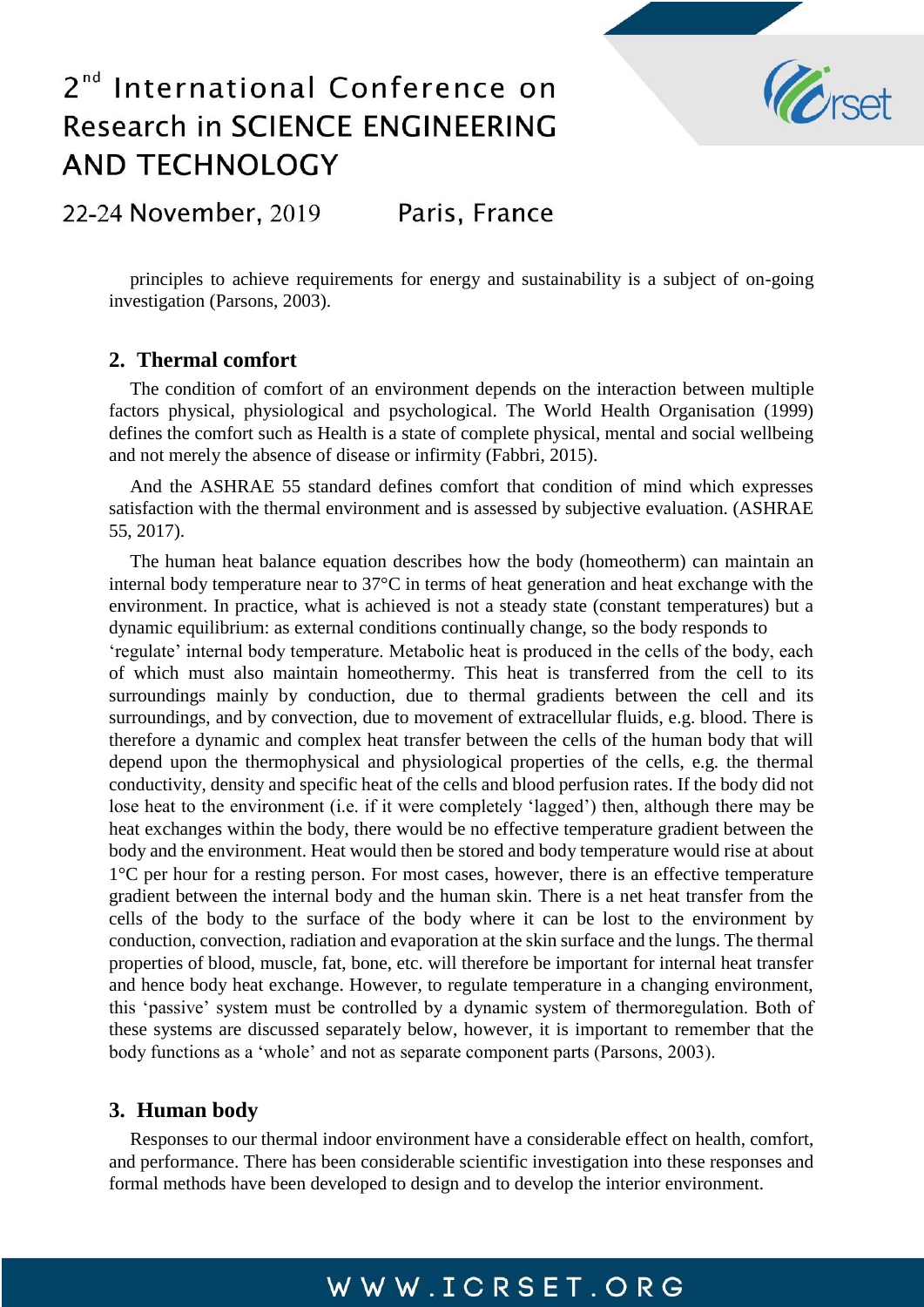

22-24 November, 2019 Paris, France

Existing methods for the evaluation of the general thermal state of the body, both in comfort and under heat- or cold-stress considerations, are based on an analysis of the heat balance for the human body. Under cool to thermo-neutral conditions, heat gain is balanced by heat loss, no heat is stored, and body temperature equilibrates, that is:

$$
S = M - W - C - R - E_{sk} - C_{res} - E_{res} - K (W/m^2)
$$
\n
$$
\tag{1}
$$

S - Heat storage in the human body, M - Metabolic heat production, W – External work, C – Heat loss by convection,  $R$  – Heat loss by radiation,  $E_{sk}$  - Evaporative heat loss from skin,  $C_{res}$ - Convective heat loss from respiration, Eres - Evaporative heat loss from respiration, K - Heat loss by conduction.

The four environmental factors influencing this heat balance are: air and mean radiant temperature (°C), air speed (m/s), and partial water vapor pressure (Pa). The three personal variables are: metabolic heat production due to the activity level  $(W/m<sup>2</sup>$  or MET), the thermal resistance of clothing (clo or  $m^2K/W$ ), and the evaporative resistance of clothing  $(m^2Pa/W)$ . These parameters must be in balance so that the combined influence will result in a thermal storage equal to zero.

There are two categories of human responses to the thermal environment: voluntary or behavioral responses, and involuntary or physiological autonomic responses. Voluntary or behavioral responses generally consist of avoidance or reduction of thermal stress through modification of the body's immediate environment or of clothing insulation. Physiological responses consist of peripheral vasoconstriction to reduce the body's thermal conductance and increased heat production by involuntarily shivering in the cold, and of peripheral vasodilation to increase thermal conductance and secretion of sweat for evaporative cooling in hot environments. Autonomic responses are proportional to changes in internal and mean skin temperatures. Physiological responses also depend on the point in a diurnal cycle, on physical fitness, and on the sex of the individual. Behavioral responses rely on thermal sensations and discomfort. The latter appears to be closely related to the level of autonomic responses so that warm discomfort is closely related to skin wetness and cold discomfort similarly relates to cold extremities and shivering activity (Kalz and Pfafferott, 2014).

#### **4. ASHRAE STANDARD 55**

ASHRAE Standard 55 (Thermal Environmental Conditions for Human Occupancy) is a standard that provides minimum requirements for acceptable thermal indoor environments. It establishes the ranges of indoor environmental conditions that are acceptable to achieve thermal comfort for occupants. Percent dissatisfied (PD) represent percentage of people predicted to be dissatisfied due to local discomfort. Predicted mean vote (PMV) is an index that predicts the mean value of the votes of a large group of persons on the seven point thermal sensation scale.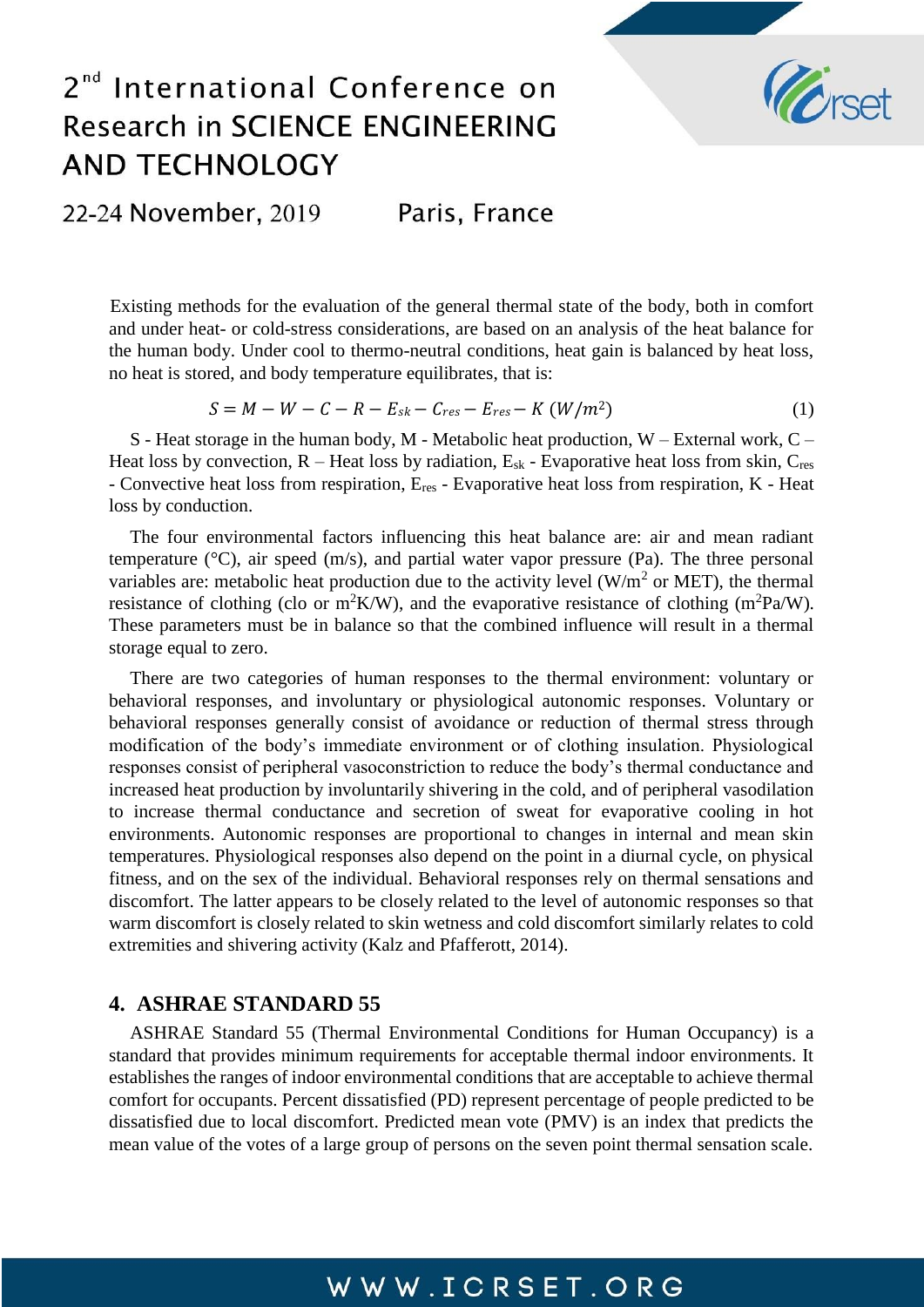

22-24 November, 2019 Paris, France

Predicted percentage of dissatisfied (PPD) is an index that establishes a quantitative prediction of the percentage of thermally dissatisfied people determined from PMV (Fanger, 1989).

The PMV index predicts the mean response of a large group of people according to the ASHRAE thermal sensation scale. Fanger (1970) related PMV to the imbalance between actual heat flow from the body in a given environment and the heat flow required for optimum comfort at the specified activity by the following equation:

$$
PMV = [0,303 \exp(-0,036 \cdot M) + 0,028) \cdot L]
$$
 (2)

L is the thermal load on the body, defined as the difference between internal heat production and heat loss to the actual environment for a person hypothetically kept at comfort values.

Predicted percentage of dissatisfied (PPD) is an index that establishes a quantitative prediction of the percentage of thermally dissatisfied people determined from PMV. Index PPD is expressed according to the relation:

$$
PPD = 100 - 95. e^{-(0.03353. PMV^4 + 0.2179. PMV^2)}
$$
\n(3)

The PMV-PPD model is widely used and accepted for design and field assessment of comfort conditions. ISO Standard 7730 includes a short computer listing that facilitates computing PMV and PPD for a wide range of parameters (Ashrae, 2018).

Operative temperature, relative humidity and velocity of air are also evaluated. The ranges of these factors are defined by law 99/2016 on details of health protection against heat and cold load at work.

#### **5. DANTEC ComfortSense system**

ComfortSense is a multichannel system for measurement air velocity and air tem-perature, humidity and operative temperature. It calculates statistical values – Draught rate (DR), Predicted Mean Vote (PMV) and Predicted Percentage Dissatisfied (PPD). ComfortSense can be used for many applications including HVAC research and development, testing of ventilation equipment, building research, passenger com-fort studies in the automotive and aviation industries. Thermal comfort measure-ments with ComfortSense comply with International Standards EN 13182, ISO 7726, 7730, ASHRAE standard 113 and ASHRAE standard 55. The ComfortSense system consists of a main frame with input channels for up to 16 probes. The omnidirectional probes measure both air velocity and temperature. The ruggedly designed probes and cables are perfectly suited for large test rooms. The draft probe is equipped with an omnidirectional thin-film sensor for measuring air velocity and a small fast-response thermistor for measuring air temperature (Fig. 1).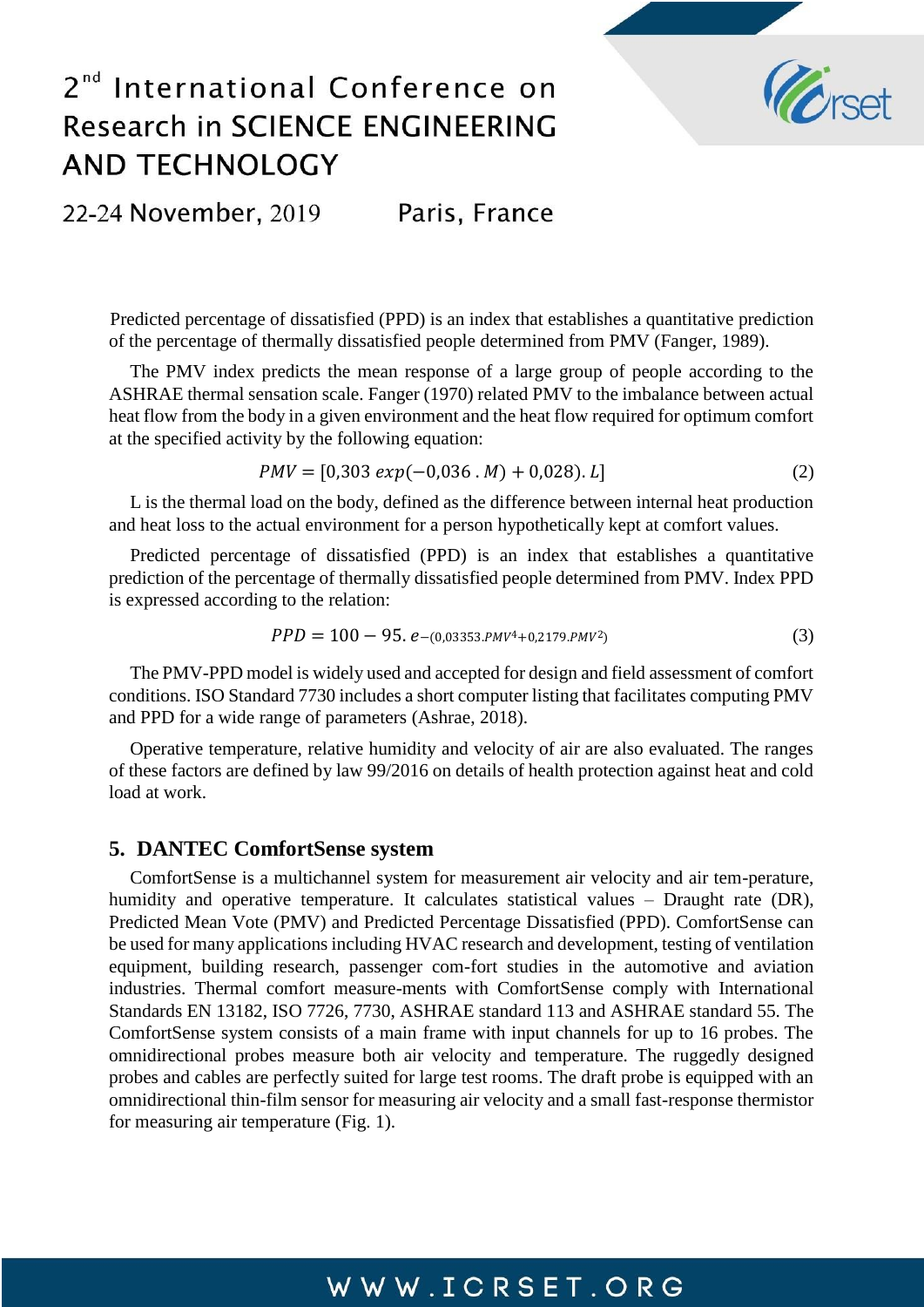

22-24 November, 2019 Paris, France

*Figure 1: The draft probe, robust velocity temperature probe and manikin version* 



The manikin version of the draft probe is very compact, with a flexible cable connection to the probe tip, making it suitable for building into a manikin for passenger comfort applications. Velocity range is 0.05 to 5m/s, indicates up to 10 m/s and temperature is -20 to 80°C for both types. Robust velocity and temperature probe has velocity range 0.1 to 30m/s. Humidity range is 0-100%. Dantec has also operative temperature probe. The sensor element simulates a standing person when it is vertical, a sitting person when tilted 30°C from vertical and a reclining person when in the horizontal position. Temperature range is  $0 - 45^{\circ}C$  (Fig. 2)(www. hwww.dantecdynamics.com/comfortsense).

*Figure 2: Humidity probe, operative temperature probe and main frame* 



#### **6. Measurement of thermal comfort in special workplace**

Thermal comfort measurements were made in the summer, when the outdoor temperature was above 30 °C. Thermal comfort was measured in the kitchen. This kitchen is situated in the basement of an industrial building. The kitchen has no windows, only one door. Here are prepared around 400 meals daily. Around 400 meals are prepared daily. Two large hoods are designed to remove vapors. The room is without fresh air supply. There are two workers in the room. Each worker has a role and a work position in the room. One provides food to customers and the other provides dishwashing. The first worker is affected by the heat from the food heaters and the second worker is affected by the heat from the dishwasher. Food is heated in water heaters and there is also a dishwasher in the room.

The clothing insulation was is 0.5 CLO, because workers had only underwear, short sleeve shirt, light pants, socks, shoes and work vest. The level of human activity is 2.5 MET depending on the calculation possibilities of the ComfortSense program and working activity.

The positions of the measuring probes are located in the living areas of the rooms where the workers work most often. These places are defined as workstations or seating positions depending on the function of the space. If operating conditions allow it, it shall be measured at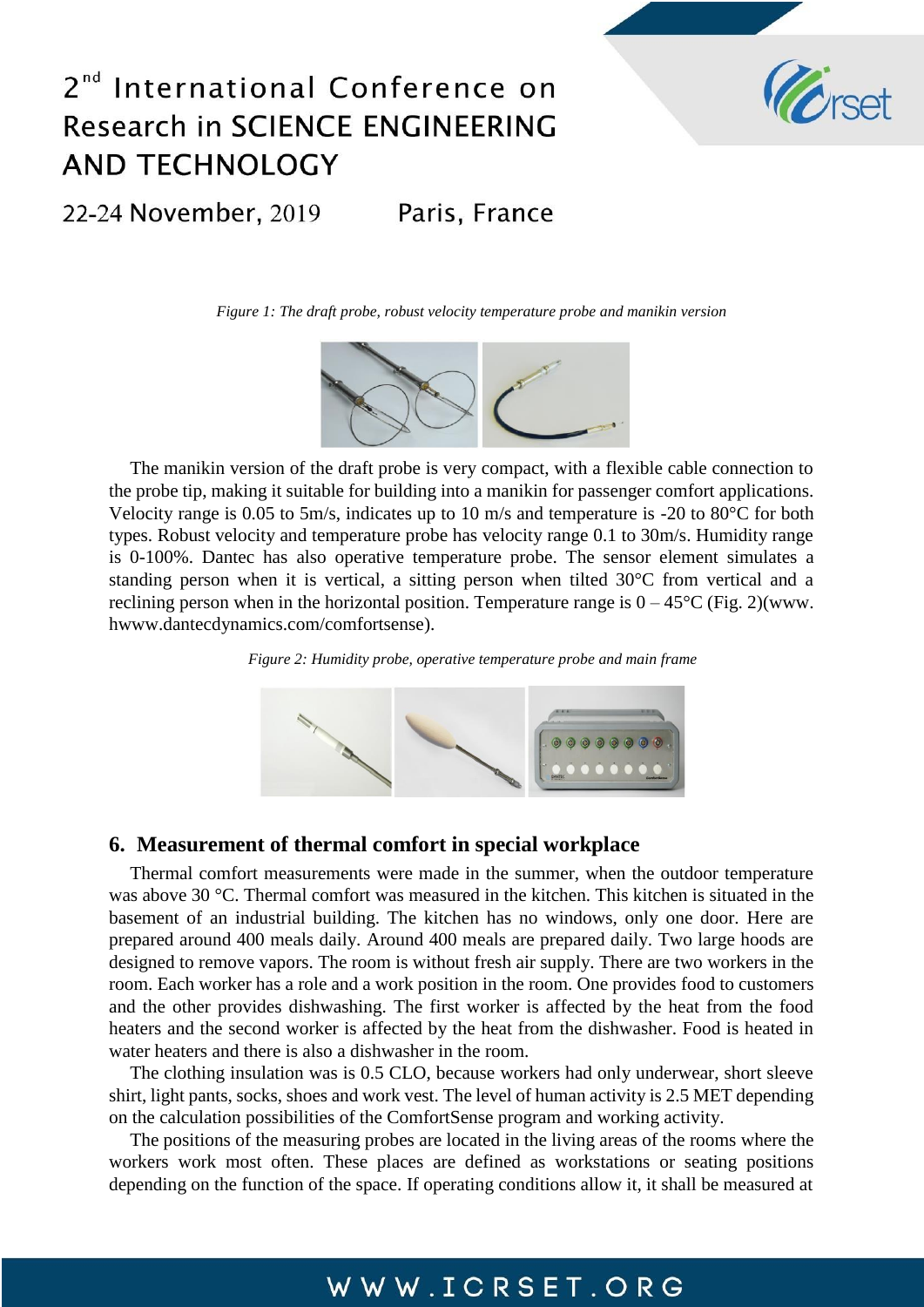

### International Conference on  $2<sup>nd</sup>$ Research in SCIENCE ENGINEERING **AND TECHNOLOGY**

22-24 November, 2019 Paris, France

the center of the room or 1 meter from the wall inwards from the center of the largest window. Measurements shall be made at locations where the extremely high values of thermal parameters are estimated or observed. Measurement of relative humidity requires that the measurement site be in one location within the zone in each room so as to exclude the effects of ventilation and air conditioning systems. The probe is located at the highest point of the measuring device above the other probes. Air temperature and air velocity are measured at 0.1 m, 0.6 m, and 1.1 m for seated persons and 0.1 m, 1.1 m and 1.7 m for standing persons. The operating temperature or PMV-PPD is measured or calculated at 0.6 meter for seated persons and for standing persons 1.1. We had standing persons setting.

#### **7. Results**

The graphs on the left (Figures 3, 4 and 5) show measurements of operating temperature, air velocity and humidity under real-world workplace conditions without adjusting the working environment. The positions of the measuring probes were placed with best way to simulate the workstations. The graphs on the right (Figures 3, 4 and 5) show measurement after the change of the working conditions.









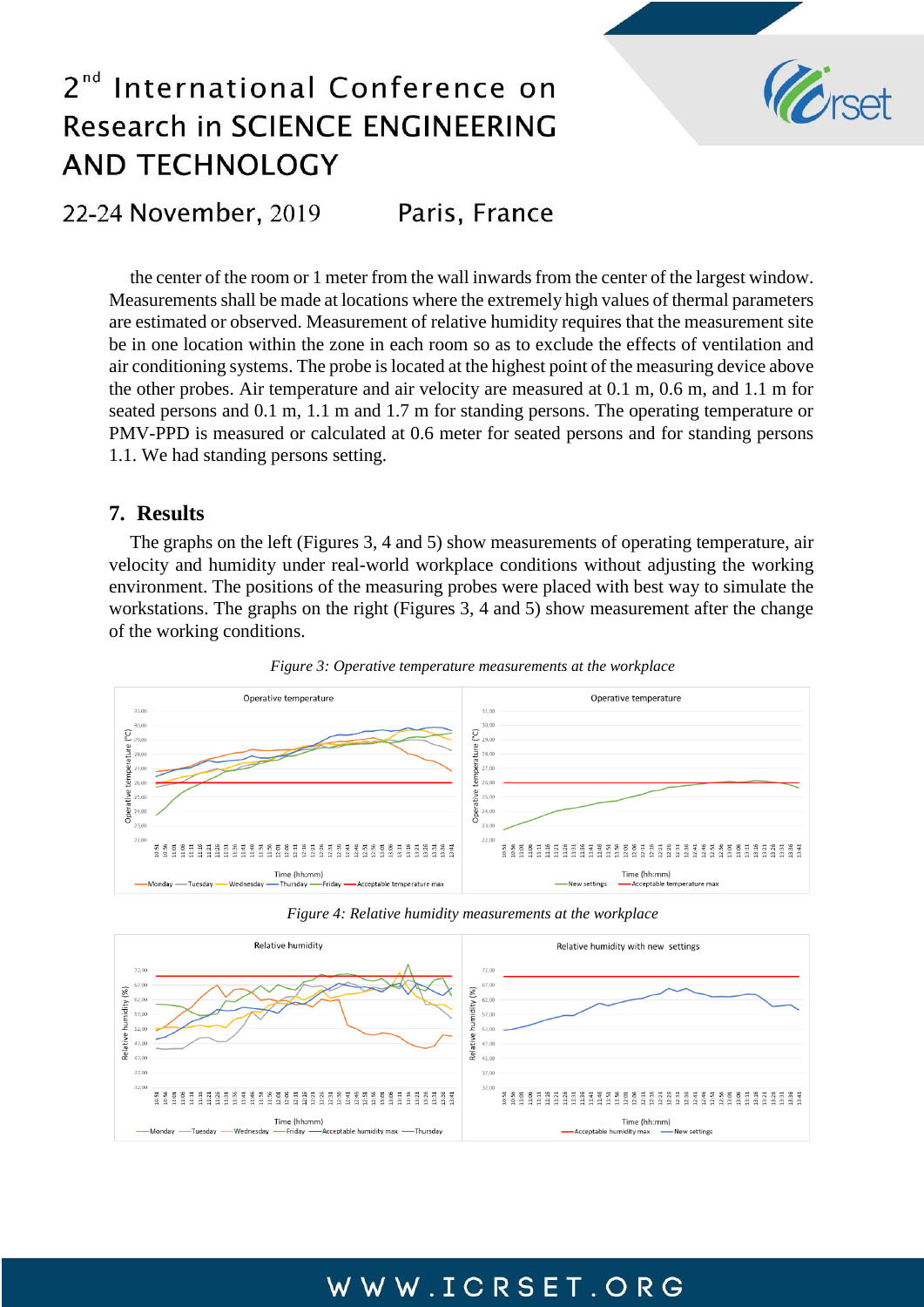

22-24 November, 2019

Paris, France



Figure 6 shows the measurement results for the parameters PMV and PPD according to the standard Ashrae and our STN 7730 EN.



*Figure 6: PMV and PPD parameters* 

#### **8. Conclusion**

Employers are obliged to ensure technical and organizational measures that eliminate or reduce the adverse effects of thermal-moisture microclimate factors on employees' health to the minimum possible and achievable. Furthermore, it is stipulated that employers are obliged to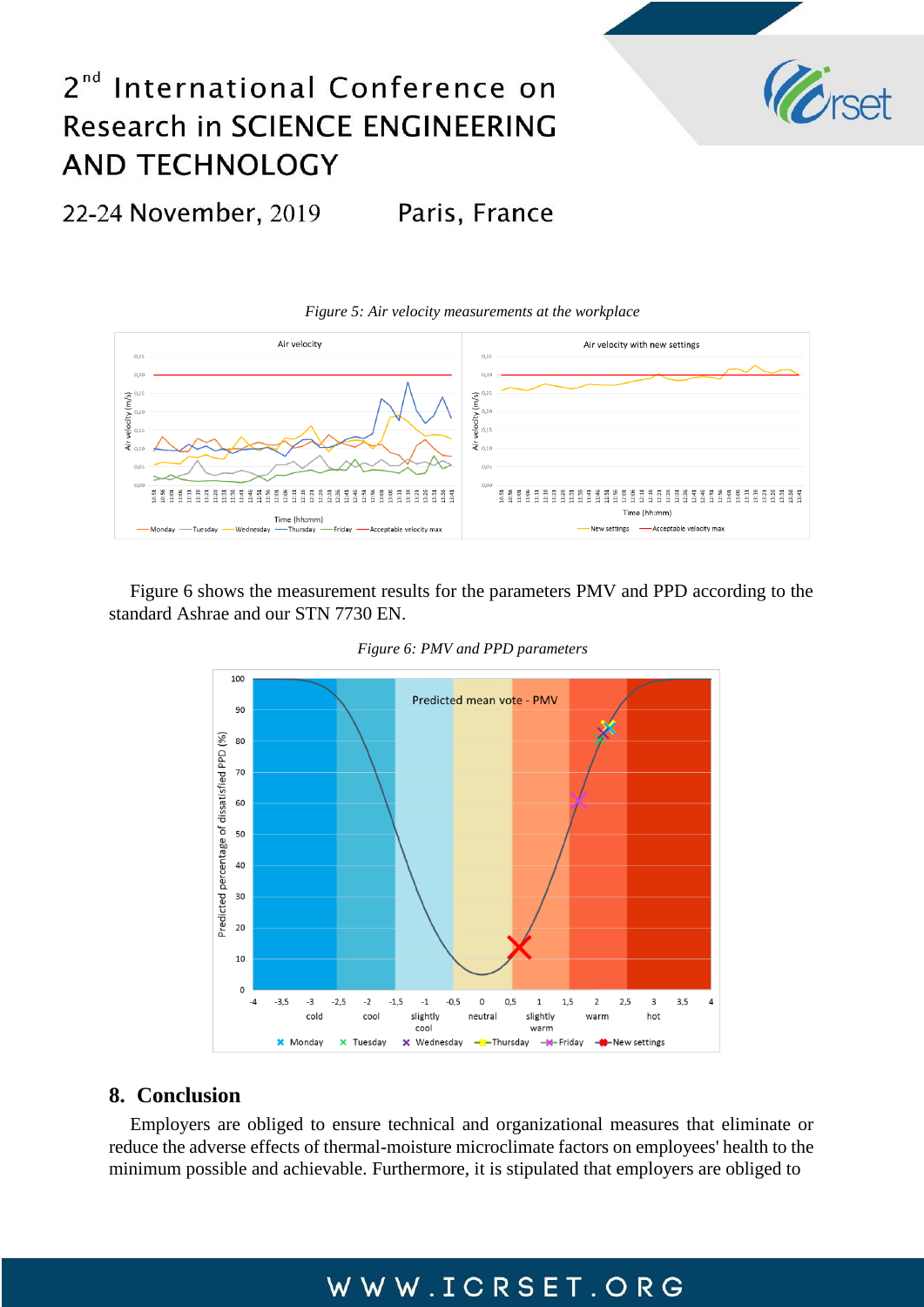

#### 22-24 November, 2019 Paris, France

provide a drinking regime and appropriate protective clothing and personal protective equipment in case of increased heat or cold load. Measurements show that working conditions are not ensured. Our law defines three main parameters – operative temperature, air velocity and relative humidity. The law sets their maximum permissible values. All employers are obliged to ensure these values in the workplace. The law also provides for possible measures and maximum working time in this conditions. We measured one week exactly at the time when the workers were working. Interviewing workers is an important step in understanding issues at a particular location. The results of relative humidity and air velocity are normal except for minor changes. The results for operative temperature are well above the allowed value. The feeling of heat is very pronounced at this temperature and workers sweat. After this measurement we made a change in working conditions (results on the right side of figures). Portable air conditioning was placed in the kitchen. Operative temperature is now in the standard but air velocity is not good. Despite good measurement results worker feel excessive drafts. The correct setting of the air conditioner will be investigated in the future. PPD and PMV parameters were also evaluated in the evaluation of the impact of the working environment on the thermal comfort of workers. These parameters determine the mean warmth of a group of people and the predicted percentage of dissatisfaction with the operating conditions. They are designed for each measurement day with respect to the setting.

#### **Acknowledgment**

This work was supported under the project of Operational Programme Research and Innovation: Research and development activities of the University of Zilina in the Industry of 21st century in the field of materials and nanotechnologies, No. 313011T426. The project is cofunding by European Regional Development Fund.

#### **References**

- [1] Ashrae Staff (2018) *ASHRAE GreenGuide Design, Construction, and Operation of Sustainable Buildings*. Published by W. Stephen Comstock, Fifth edition, ISBN 978- 1939200-80-8
- [2] Ashrae (2017): *Ashrae Handbook Fundamentals 2017*. Publisher: American Society of Heating and Air-Conditioning Engineers, ISBN 978-1-939200-59-4, ISSN 1930-8043. pp 1013.
- [3] Fabbri, Kristian (2015) *Indoor Thermal Comfort Perception. A Questionnaire Approach Focusing on Children*. Springer International Publishing Switzerland, ISBN 978-3- 31918650-4, pp. 304.
- [4] Fanger P O (1970*),* Thermal Comfort*,* Copenhagen, Danish Technical Press. *Journal of Building Construction and Planning Research*, Vol.2 No.1, March 18, 2014.
- [5] Fanger P O, Melikov A K, Hanzawa H and Ring J (1989), Turbulence and draught, *Energy and Buildings*, 12(1): 21-39.